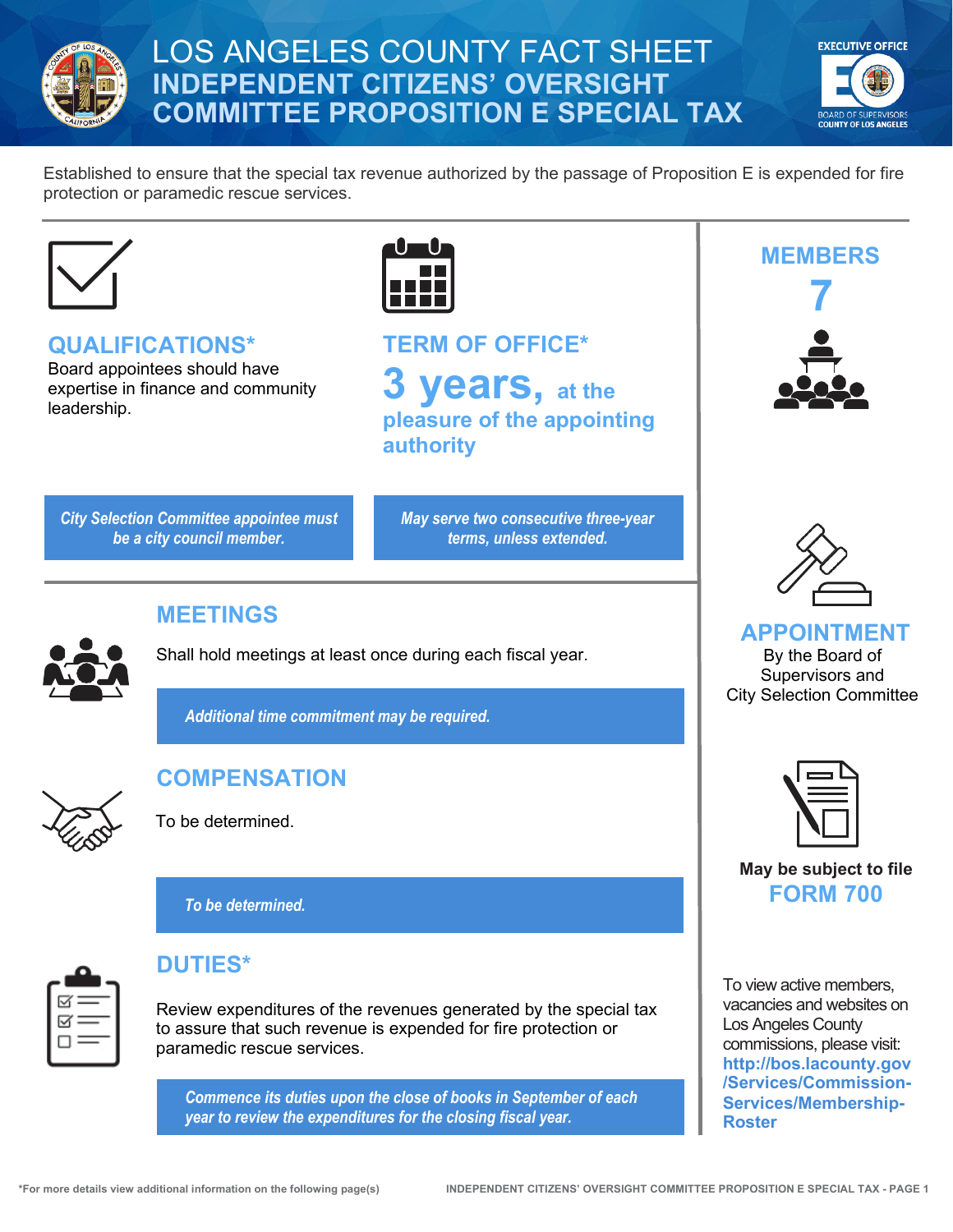

# **QUALIFICATIONS**

a. One appointed by each of the five members of the County Board of Supervisors and each appointee should have demonstrated expertise in finance and community leadership

b. One appointed by the City Selection Committee, appointee shall be a member of the City Council of a city located within the district

c. The Chairman of the Los Angeles County Citizens Economy and Efficiency Commission shall be the ex-officio



# **TERM OF OFFICE**

#### Three years

All members serve at the pleasure of the appointing authority and are limited to two consecutive three-year terms unless the appointing authority, by order, extends this length of service.

A member's position on the Committee shall become vacant upon his or her death, resignation, or removal by the appointing authority, or, for the City appointee upon his/her ceasing to hold the position of City Council Member.

| i =<br>÷.           |  |
|---------------------|--|
| Ξ<br>$\overline{ }$ |  |
|                     |  |

#### **DUTIES**

The Committee shall:

Review expenditures of the revenues generated by the special tax to assure that such revenue is expended for fire protection or paramedic rescue services, to report the findings of its review to the Board of Supervisors and the public, and to perform such other or additional duties as may be specified by the Board of Supervisors; and

Commence its duties upon the close of books in September of each year to review the expenditures for the closing fiscal year. The Committee should also provide a status of the Fire Department's budget for the upcoming fiscal year. Report its independent findings, including the Fire Department's comments, to the Board by October 31 for each year that the special tax is levied.



**OATH**

Not Required.



### **SUNSET REVIEW**

Not Required.